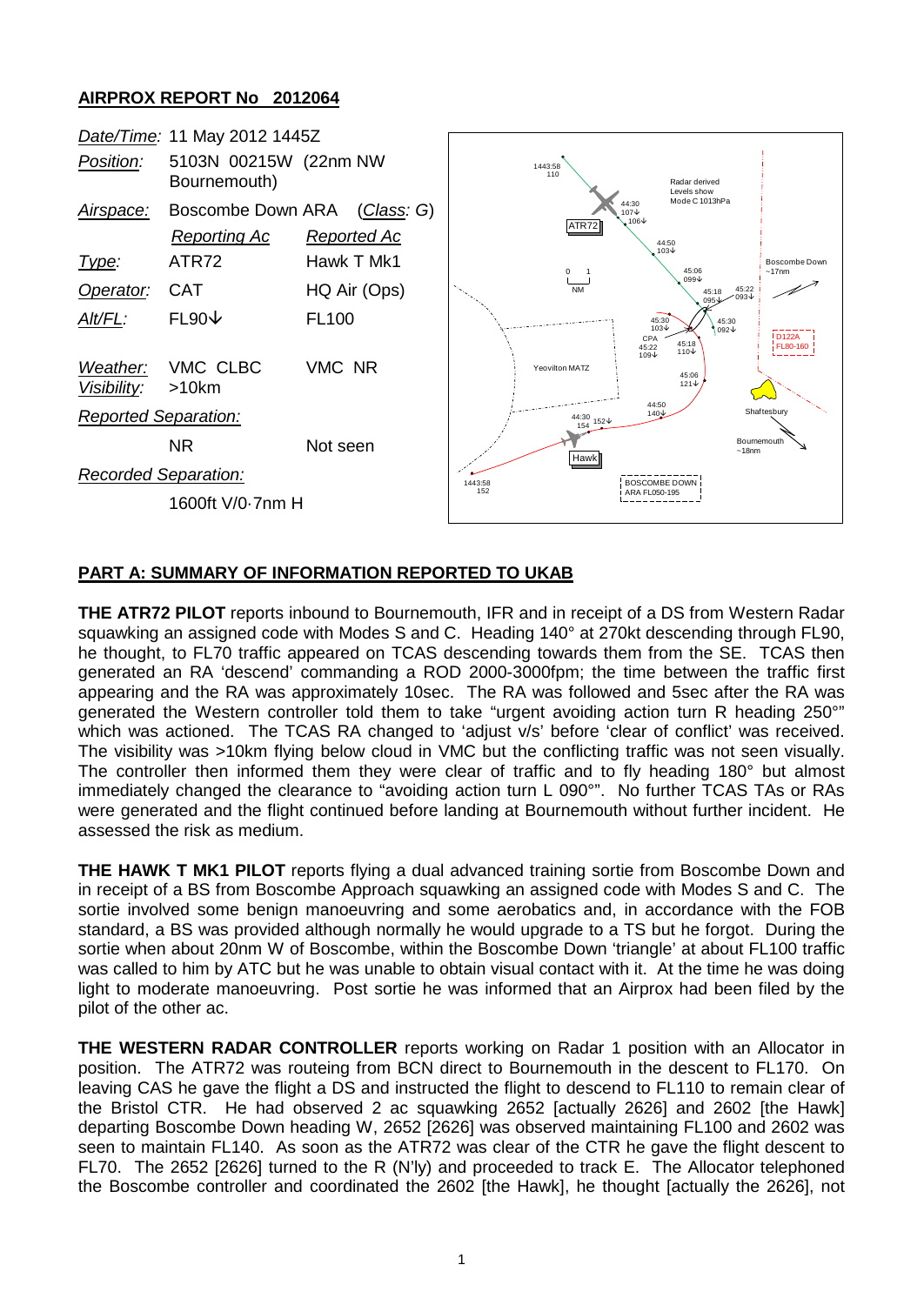above FL100 with the ATR72 not below FL110 until clear, he thought. He duly changed the ATR72's cleared level to FL110 and shortly after this the 2652 [2626] squawk turned to the L (again N'ly) and proceeded to track W so he instructed the ATR72 to descend to FL70. Whilst these events were taking place, he had been monitoring the Hawk which had been tracking W until approaching airway N864 whereupon the flight turned around to head in an E'ly direction, tracking just N of L620. It had been operating initially at FL140 and had climbed to FL150. As the flight had not deviated from this level or heading and that it was passing >10nm ahead of the ATR72's track and 5000ft above it, he did not attempt coordination with the Boscombe controller. As the 2602 [the Hawk] crossed through the 12 o'clock of the ATR72, which was descending through FL100, the 2602 was seen descending rapidly and turning towards the N. He gave the ATR72 flight an avoiding action turn onto heading 250° to take the ac out of conflict. As he was attempting to give TI he saw the 2602 [Hawk] turning further W and he informed the ATR72 crew that the traffic was passing close down their RHS. At this time both ac were between FL90-100 approximately 1-2nm apart. He amended the heading to 180° judging this to be a better resolution heading, with the 2602 [Hawk] continuing to turn and then track W, before issuing the ATR72 flight an E'ly heading to gain as much separation as possible in the shortest time. The ATR72 crew told him that they had experienced a TCAS RA and would be filing a report. As soon as the ATR72 was clear of the conflicting traffic he changed its squawk to 7360 and transferred the flight to Bournemouth.

UKAB Note (1): Danger Area D122A was not active.

**ATSI** reports that the Airprox occurred at 1445:22 UTC, 22·6nm NW of Bournemouth Airport, within Class G airspace, between an ATR72 and a Hawk Mk 1, Hawk (A).

The ATR72 was operating an IFR flight from Dublin to Bournemouth Airport and was in receipt of a DS from Western Radar on frequency 132·3MHz.

The Hawk (A) was operating from Boscombe Down squawking 2602, on a flight to the W and was in receipt of a BS from Boscombe Radar. A second Hawk, Hawk (B) squawking 2626 was also operating in the area.

CAA ATSI had access to: RT recording of Western Radar; area radar recordings; written reports from both pilots and from the Western Radar controller. The QNH used by the radar system was 1025hPa. The Western Radar controller's workload was assessed as light.

The METARs for Bournemouth show: EGHH 111420Z 30015KT 270V350 9999 SCT038 14/05 Q1026= and EGHH 111450Z 31014KT 280V360 9999 FEW040 15/05 Q1026=

At 1426:43 the LAC Sector 23 assistant contacted Western Radar regarding the ATR72 leaving CAS at BCN inbound to Bournemouth. Western Radar agreed to provide a DS outside CAS, allocated FL170, with a squawk 3772 and frequency 132·3MHz.

At 1436:57 the ATR72 flight contacted Western Radar descending to FL170 on a direct track to Bournemouth. The controller advised the ATR72 pilot to expect a DS on leaving CAS; this was acknowledged by the crew. As the ATR72 left CAS, the controller instructed the ATR72 flight to descend FL110 and shortly after gave further descent to FL70.

The controller's written report indicated that he had observed 2 ac departing from Boscombe Down on a W'ly track at FL100 (squawk 2626 Hawk (B)) and FL140 (squawk 2602 Hawk (A)). [Note: the controller's written report incorrectly referred to the 2626 squawk as 2652].

At 1442:23 the controller observed the 2626 squawk turn E'bound at FL100. The controller stopped the descent of the ATR72 flight at FL110 and requested coordination with Boscombe Radar. The Western controller passed details on the ATR72, which was passing FL126, and requested that Hawk (B) descend not below FL100. Boscombe Radar advised that Hawk (B) was unable, but would be not below FL80. However, the situation resolved itself, when Hawk (B) turned N and was no longer a potential conflict. The ATR72 flight was again given descent to FL70, *"…we've just*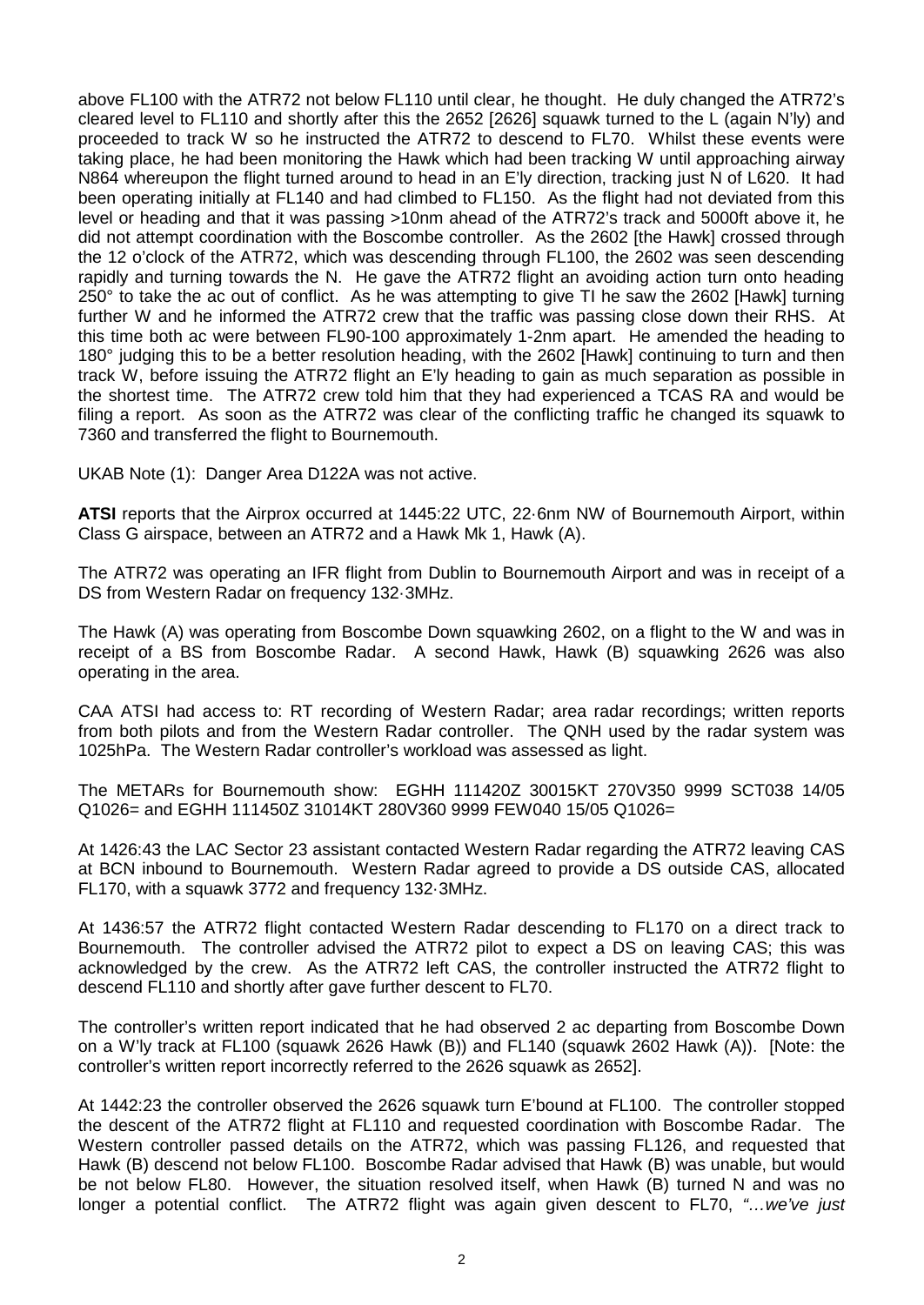*coordinated the traffic he's going to avoid you"*. At this time, 1443:58, the radar shows Hawk (A) GS 460kt, in the ATR72's 2 o'clock at a range of 10·8nm, tracking ENE at FL152; the ATR72 is passing FL110 GS 300kt. The controller's written report indicated that he was monitoring Hawk (A) and judged that it would pass 10nm ahead of the ATR72 and 5000ft above. The deconfliction minima against uncoordinated traffic is 5nm laterally or 3000 ft vertically. The controller had no reason to anticipate the intentions of Hawk (A) but continued to monitor the flight and judged that it was not necessary to coordinate with Boscombe Radar.

At 1444:30 radar shows the ATR72 at FL107 with Hawk (A) at FL154, now in the ATR72's half past one position at a range of 7·1nm crossing from R to L. Hawk (A) then commenced a descent.

At 1444:50 Hawk (A) is passing FL140 in the ATR72's 1 o'clock position at a range of 5·4nm as shown in picture 1.



Picture 1 (1444:50) using Pease Radar & Gatwick 10cm

At 1445:01 the Western controller transmitted, *"(ATR72 c/s) there is traffic in your twelve o'clock in fact erm (ATR72 c/s) avoiding action turn right immediately heading er two five zero degrees."* The ATR72 crew responded*, "Right heading two five zero (ATR72 c/s)."* At 1445:06, picture 2 shows Hawk (A) continuing in the descent and turning L, with less than the required deconfliction minima.



Picture 2 (1445:06)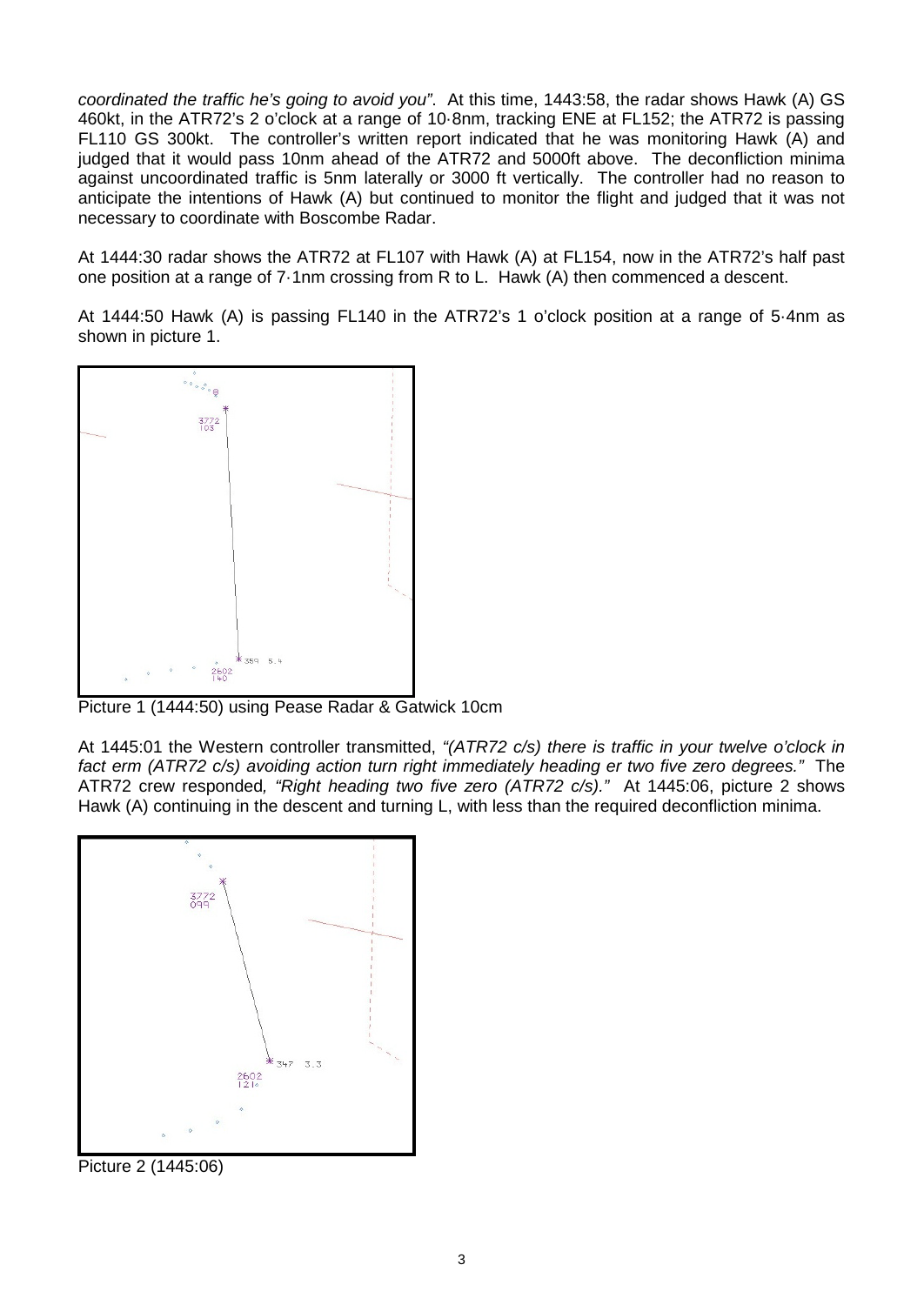At 1445:18 Hawk (A), at FL110, passes 1·1nm due S of the ATR72, at FL095, as shown in picture 3. This is considered to be the point at which the ATR72 received a TCAS RA as described in the ATR72 pilot's written report.



Picture 3 (1445:18)

At 1445:22 Hawk (A) continued in the L turn passing 0·7nm SW of the ATR72 on a reciprocal track (CPA) as shown in picture 4. The Western controller updated the ATR72 crew on the position of Hawk (A), amending the avoiding action turn by advising the ATR72 crew to fly S.



Picture 4 (1445:22)

At 1446:04 Hawk (A) commenced a manoeuvre, 4·2nm NW of the ATR72 and at one stage appeared to roll out towards the ATR72 before turning away. The Western controller concerned about the further intentions of Hawk (A) again amended the avoiding action and instructed the ATR72 crew to take up an E'ly heading.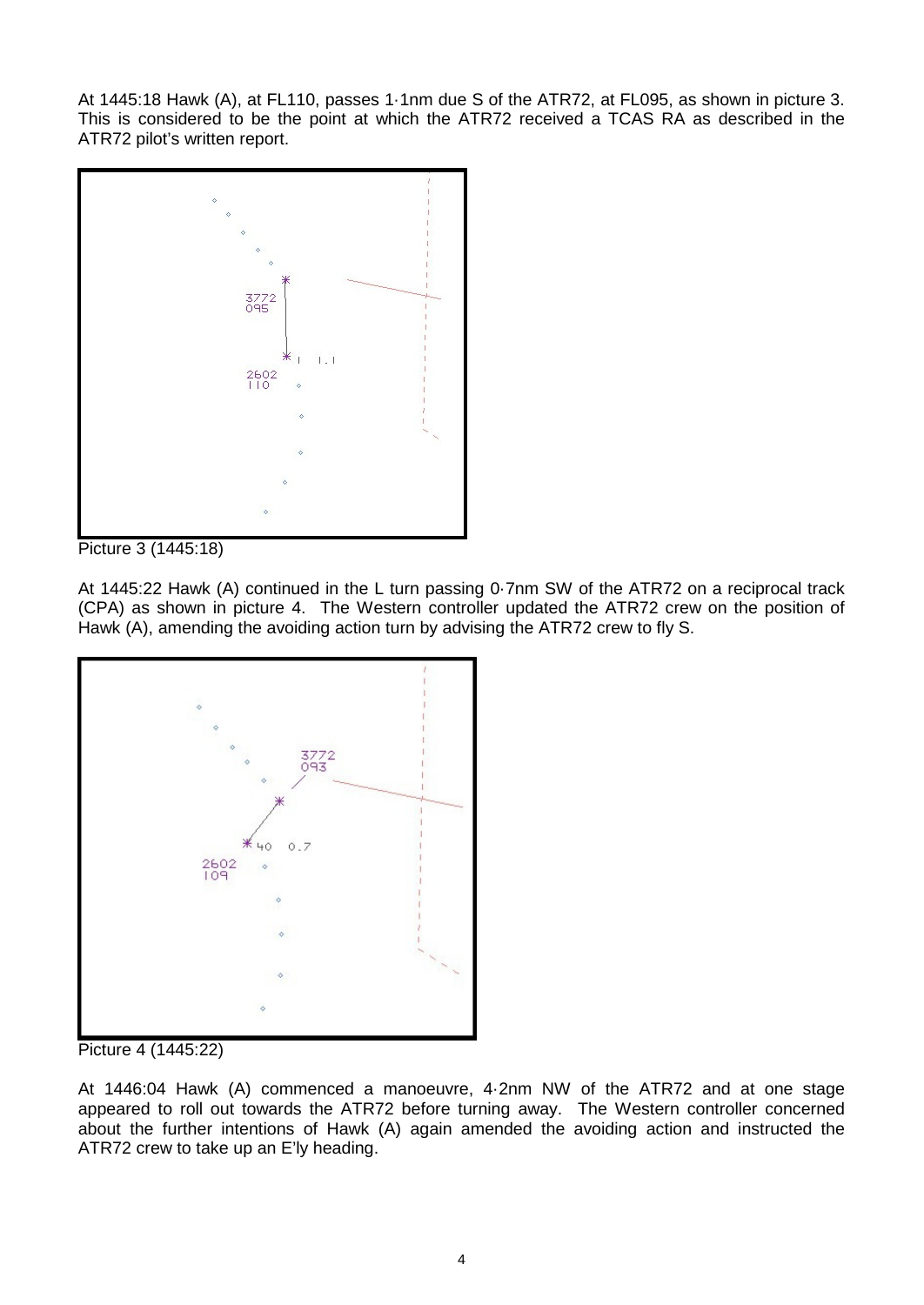The controller advised the ATR72 crew that the fast-jet was believed to be on a testing exercise and that information on the ATR72 had been passed to the military. The ATR72 pilot reported that he had received a TCAS RA.

Hawk (A) pilot's written report indicated that he had been passed TI on the civil ac by Boscombe Radar, but had not obtained a visual sighting of the ATR72.

The ATR72 flight subsequently routed direct to Bournemouth without further incident and at 1447:50 was transferred to Bournemouth Radar on 119·475MHz.

At 1449:30, in a telephone conversation, Boscombe Radar confirmed that the ac squawking 2602 was Hawk (A), and that it was, erroneously, in receipt of a TS [actually in receipt of a BS].

Hawk (A) had climbed to FL150 and turned E'bound. The controller judged that the track and level of Hawk (A) (if maintained) would pass 10nm ahead and 5000ft above the ATR72, which is greater than the required deconfliction minima for uncoordinated traffic. The unpredictable nature of the Class G environment can result in unknown and uncoordinated traffic quickly amending their flight profile and coming into conflict with other ac. Given the unpredictable nature of the airspace, coordination with Boscombe Radar may have resolved the situation.

In accordance with MATS Part 1, Section1 Chapter 10 Page 3 Para 5.2, controllers are individually responsible for deciding whether they need tactical coordination when offering services outside CAS. The controller very likely judged and felt confident that the deconfliction minima (3000ft) would be maintained, with the ATR72 descending from FL110 and the Hawk (A) observed to be maintaining FL150. When the Western Radar controller assessed Hawk (A) against the ATR72 he determined that coordination was not necessary at that time. Approximately 30sec later, as Hawk (A) approached within 6nm of the ATR72, it commenced a rapid descent and 15sec later at a range of 3·3nm, Hawk (A) turned L towards the ATR72 which was 2200ft below.

Given that Hawk (A) was initially approaching the ATR72's 12 o'clock on a track that appeared it might cross from R to L, the controller gave the ATR72 flight hurried TI and an avoiding action R turn, which also conformed with RoA, Rule 10 – 'When two aircraft are approaching head-on, or approximately so, in the air and there is a danger of collision, each shall alter its course to the right. At this point the ATR72 had received a TCAS RA 'descend descend' instruction.

Hawk (A) continued the L turn and passed SW of the ATR72 (CPA) down its RHS at a range of 0·7nm, with a vertical distance of 1600ft.

Once Hawk (A) had commenced the manoeuvre, there was very little time for the controller to take any effective preventative action. For ac operating within Class G airspace. CAP774, Chapter 1, Page1, Paragraph 2, states:

'Within Class F and G airspace, regardless of the service being provided, pilots are ultimately responsible for collision avoidance and terrain clearance, and they should consider service provision to be constrained by the unpredictable nature of this environment…'

The Airprox occurred when Hawk (A) descended and turned towards the ATR72, resulting in avoiding action and a TCAS RA. The following were considered to be contributory factors:

The controller was monitoring Hawk (A) and noted that it had not deviated from its heading or level and estimated that it would pass 10nm ahead and 5000ft above the ATR72 with greater than the required deconfliction minima.

The controller judged that coordination with Boscombe Radar was not required. The intentions of Hawk (A) were not known to the controller and given the unpredictable nature of the airspace, coordination may have assisted in resolving the situation.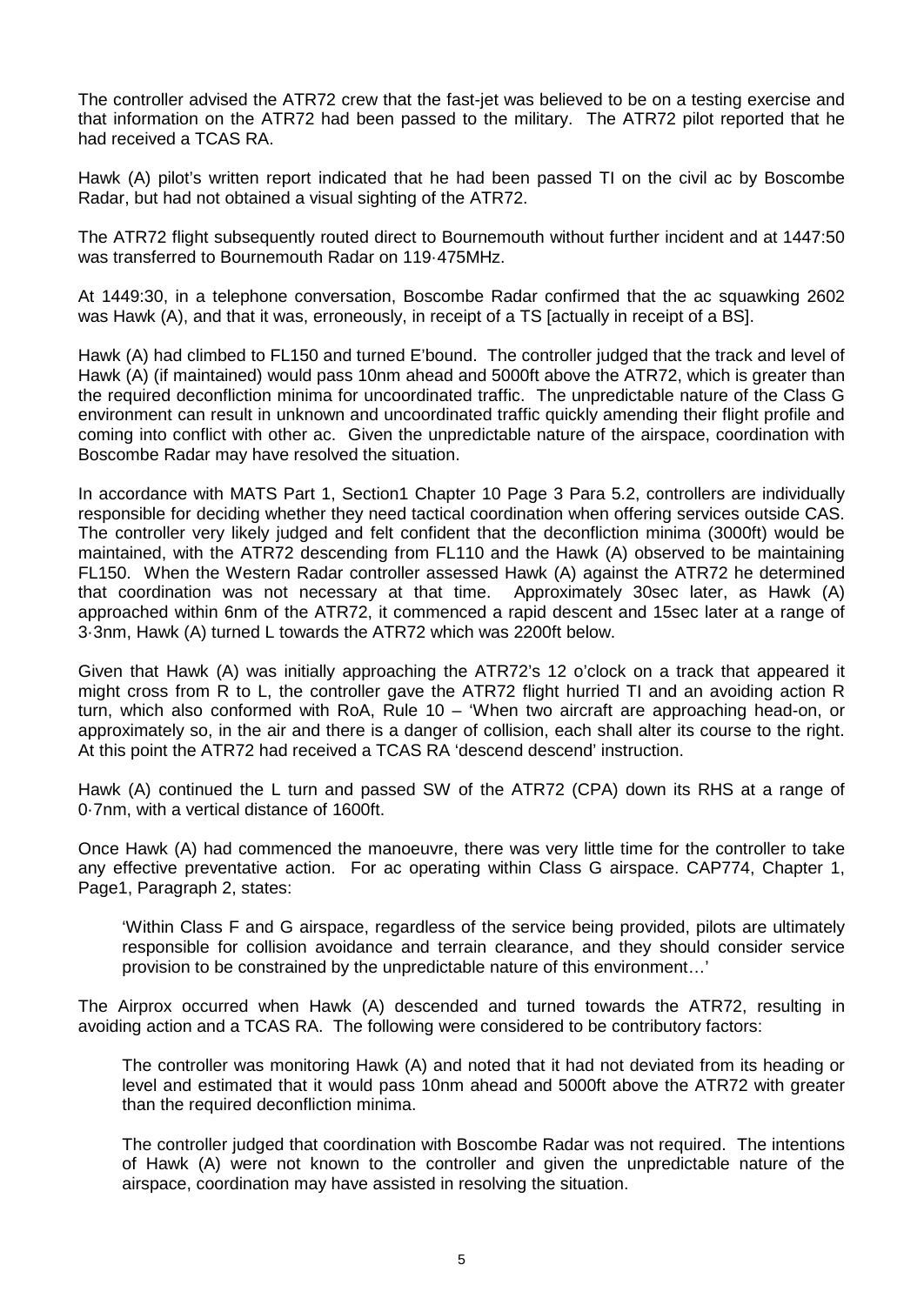The unknown nature of the airspace environment, together with the speed at which events occurred, reduced the controller's options and ability to maintain the required Deconfliction Minima.

**BM SAFETY MANAGEMENT** reports that this Airprox occurred on 11 May 12 between an ATR72 operating IFR in receipt of a DS from Western Radar and a Hawk operating VFR in receipt of a BS from Boscombe Radar.

All heights/altitudes quoted are based upon SSR Mode C from the radar replay unless otherwise stated.

Both pilots report VMC, with the ATR72 pilot reporting in excess of 10km visibility in nil Wx. APP's task complexity was reportedly low; workload was moderate with 2 ac on frequency, both flying flight testing profiles, the second ac was in receipt of a TS.

At 1442:52, Western Radar contacted Boscombe Radar to attempt to coordinate the passage of the ATR72 against the unrelated second ac on Boscombe Radar's frequency. As this unrelated ac manoeuvred away from the ATR72, no agreement was reached and the landline conversation was terminated at 1443:57. Western Radar did not seek coordination with Boscombe Radar between the ATR72 and the Hawk. At this point, the Hawk was 10·9nm SSW of the ATR72, tracking ENE'ly, indicating FL152; the ATR72 was tracking SE'ly, indicating FL110.

At 1445:03, Boscombe Radar passed accurate TI to the Hawk flight on the ATR72 stating *"…traffic north, three miles, tracking south-east, flight level one hundred descending, believed to be under a Deconfliction Service, inbound to Bournemouth*" which was acknowledged. At this point, the Hawk's SSR Mode C was not displayed on the radar replay and the ac had entered a L turn passing through NE. However, the sweep at 1444:53 indicated the Hawk descending through FL138 with the next visible sweep at 1445:17 indicating the Hawk descending through FL111. The ATR72 was 1·3nm N of the Hawk, indicating descent through FL95.

The CPA occurred at approximately 1445:21 as the Hawk passed 0·7nm WSW of the ATR72; 1500ft vertical separation was indicated on SSR Mode C. The ATR72 does not appear to have taken any form of lateral avoiding action prior to the CPA, with a S'ly turn becoming evident on the radar replay at 1445:33. Whilst the ATR72 crew responded to a TCAS RA against the Hawk, neither the ATR72 crew nor the Hawk pilot visually acquired the other ac.

From an ATM perspective, Boscombe Radar fulfilled their Duty of Care towards the Hawk pilot by providing TI on the ATR72 at 1445:03. There are no RAF ATM issues that warrant investigation.

**HQ AIR (OPS)** comments that as they approached a N'ly heading the Hawk crew received TI indicating an ac 3nm N tracking SE. This would have suggested no conflict would be presented by continuing the L turn. The limitations of descriptors available to controllers meant this TI was slightly misleading but a safe separation was maintained, albeit a TCAS RA was generated and the Western Radar controller's attempt to maintain DS minima was frustrated.

## **PART B: SUMMARY OF THE BOARD'S DISCUSSIONS**

Information available included reports from the pilots of both ac, transcripts of the relevant RT frequencies, radar video recordings, reports from the air traffic controllers involved and reports from the appropriate ATC and operating authorities.

A CAT Member commented that the ATR72 flight had flown outside CAS, through the Boscombe ARA, by choice when a routeing within CAS, although involving more track distance, was available. Another CAT Member informed Members that Company SOPs, as part of their SMS, normally require flights in Class G airspace to be in receipt of a radar service which the ATR72 crew had